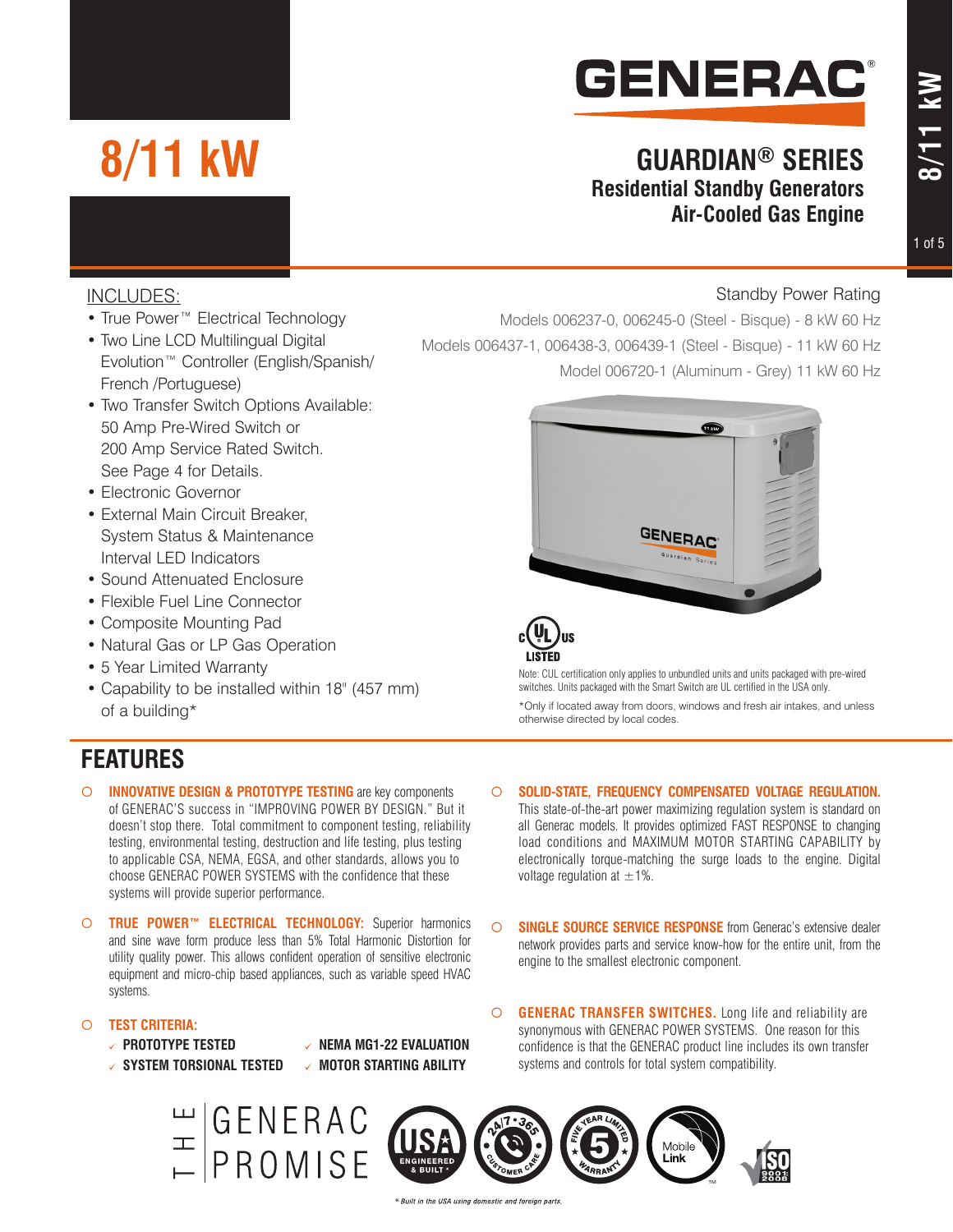### **8/11 kW features and benefits**

| <b>Engine</b>                                                  |                                                                                                                                                                                                                                                                                                                    |
|----------------------------------------------------------------|--------------------------------------------------------------------------------------------------------------------------------------------------------------------------------------------------------------------------------------------------------------------------------------------------------------------|
| • Generac (OHVI) design                                        | Maximizes engine "breathing" for increased fuel efficiency. Plateau honed cylinder walls and plasma moly rings<br>helps the engine run cooler, reducing oil consumption resulting in longer engine life.                                                                                                           |
| • "Spiny-lok" cast iron cylinder walls                         | Rigid construction and added durability provide long engine life.                                                                                                                                                                                                                                                  |
| • Electronic ignition/spark advance                            | These features combine to assure smooth, quick starting every time.                                                                                                                                                                                                                                                |
| • Full pressure lubrication system                             | Pressurized lubrication to all vital bearings means better performance, less maintenance and longer engine life.<br>Now featuring up to a 2 year/200 hour oil change interval.                                                                                                                                     |
| • Low oil pressure shutdown system                             | Shutdown protection prevents catastrophic engine damage due to low oil.                                                                                                                                                                                                                                            |
| • High temperature shutdown                                    | Prevents damage due to overheating.                                                                                                                                                                                                                                                                                |
| <b>Generator</b>                                               |                                                                                                                                                                                                                                                                                                                    |
| • Revolving field                                              | Allows for smaller, light weight unit that operates 25% more efficiently than a revolving armature generator.                                                                                                                                                                                                      |
| • Skewed stator                                                | Produces a smooth output waveform for compatibility with electronic equipment.                                                                                                                                                                                                                                     |
| • Displaced phase excitation                                   | Maximizes motor starting capability.                                                                                                                                                                                                                                                                               |
| • Automatic voltage regulation                                 | Regulates the output voltage to $\pm 1\%$ prevents damaging voltage spikes.                                                                                                                                                                                                                                        |
| • UL 2200 listed                                               | For your safety.                                                                                                                                                                                                                                                                                                   |
| <b>Transfer Switch</b>                                         |                                                                                                                                                                                                                                                                                                                    |
| • Fully automatic                                              | Transfers your vital electrical loads to the energized source of power.                                                                                                                                                                                                                                            |
| · Pre-wired, color-coded conduits<br>(Pre-wired switches only) | Ensures the easiest, trouble-free installation.                                                                                                                                                                                                                                                                    |
| • Remote mounting                                              | Mounts near your existing distribution panel for simple, low-cost installation.                                                                                                                                                                                                                                    |
| <b>Evolution™ Controls</b>                                     |                                                                                                                                                                                                                                                                                                                    |
| • Auto/Manual/Off illuminated buttons                          | Selects the operating mode and provides easy, at-a-glance status indication in any condition.                                                                                                                                                                                                                      |
| • Two-line LCD multilingual display                            | Provides homeowners easily visible logs of history, maintenance and events up to 50 occurrences.                                                                                                                                                                                                                   |
| · Sealed, raised buttons                                       | Smooth, weather-resistant user interface for programming and operations.                                                                                                                                                                                                                                           |
| • Utility voltage sensing                                      | Constantly monitors utility voltage, setpoints 60% dropout, 80% pick-up, of standard voltage.                                                                                                                                                                                                                      |
| • Generator voltage sensing                                    | Constantly monitors generator voltage to ensure the cleanest power delivered to the home.                                                                                                                                                                                                                          |
| • Utility interrupt delay                                      | Prevents nuisance start-ups of the engine, adjustable 2-1500 seconds from the factory default setting of 5<br>seconds by a qualified dealer.                                                                                                                                                                       |
| • Engine warm-up                                               | Ensures engine is ready to assume the load, setpoint approximately 5 seconds.                                                                                                                                                                                                                                      |
| • Engine cool-down                                             | Allows engine to cool prior to shutdown, setpoint approximately 1 minute.                                                                                                                                                                                                                                          |
| • Programmable exerciser                                       | Operates engine to prevent oil seal drying and damage between power outages by running the generator for 12<br>minutes every other week. Also offers a selectable setting for weekly or monthly operation providing flexibilty and<br>lower fuel costs to the owner.                                               |
| • Smart battery charger                                        | Delivers charge to the battery only when needed at varying rates depending on outdoor air temperature.                                                                                                                                                                                                             |
| • Main line circuit breaker                                    | Protects generator from overload.                                                                                                                                                                                                                                                                                  |
| • Electronic governor                                          | Maintains constant 60 Hz frequency.                                                                                                                                                                                                                                                                                |
| <b>Unit</b>                                                    |                                                                                                                                                                                                                                                                                                                    |
| • SAE weather protective enclosure                             | Sound attenuated enclosure ensures quiet operation and protection against mother nature, withstanding winds up<br>to 150 mph. Hinged key locking roof panel for security. Lift-out front for easy access to all routine maintenance<br>items. Electrostatically applied textured epoxy paint for added durability. |
| • Enclosed critical grade muffler                              | Quiet, critical grade muffler is mounted inside the unit to prevent injuries.                                                                                                                                                                                                                                      |
| • Small, compact, attractive                                   | Makes for an easy, eye appealing installation, as close as 18" away from a building.                                                                                                                                                                                                                               |
| <b>Installation System</b>                                     |                                                                                                                                                                                                                                                                                                                    |
| •1 ft (305 mm) flexible fuel line connector                    | Absorbs any generator vibration when connected to rigid pipe.                                                                                                                                                                                                                                                      |

•Composite mounting pad Eliminates the need to pour a concrete pad unless required by local municipalities.

2 of 5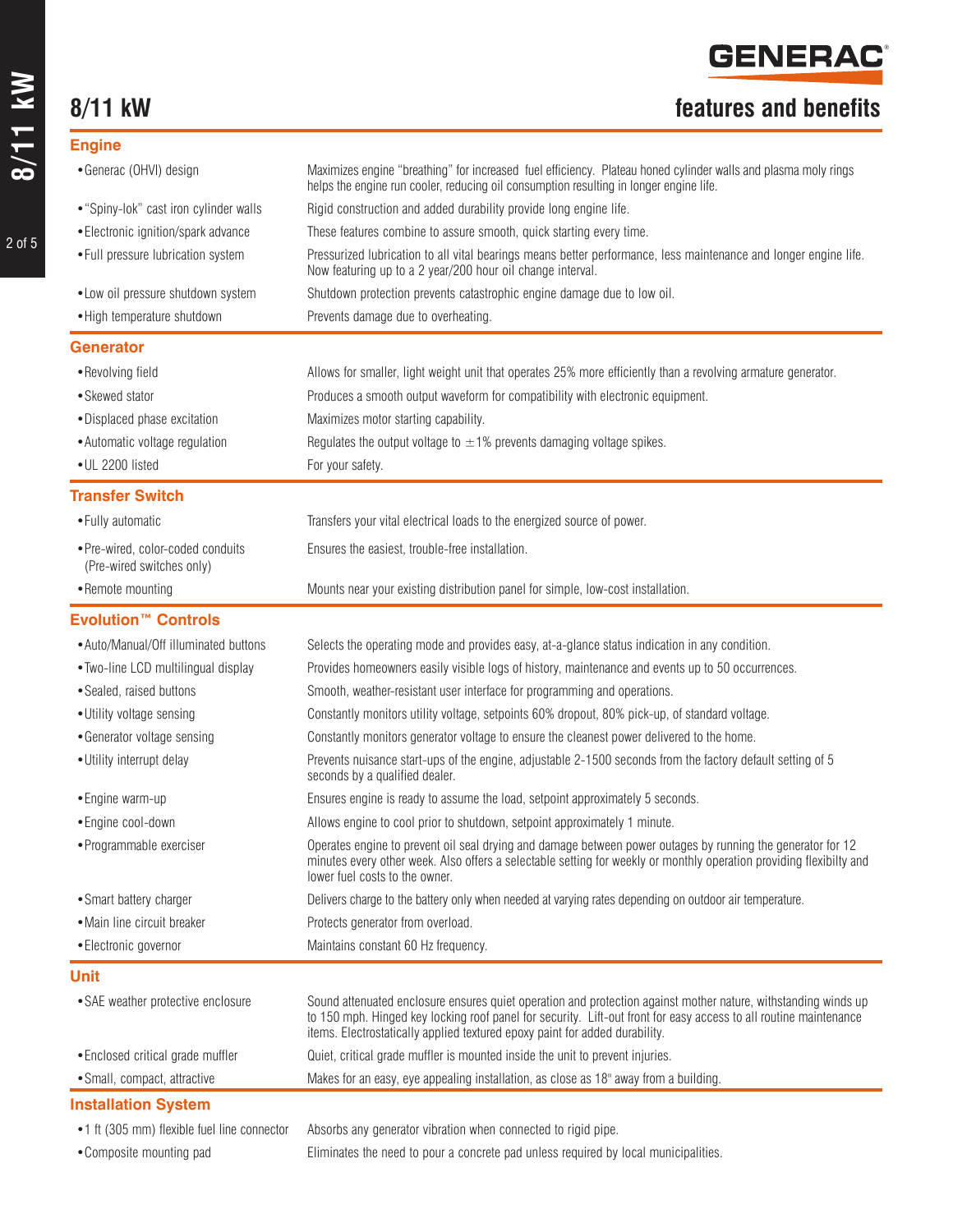### **GENERAC®**

42.8 (1.18) [4.45] 70 (1.92) [7.28]

### **8/11 kW specifications**

| <b>Generator</b>                                                               |                               | 006437-1, 006438-3, 006720-1            |  |  |
|--------------------------------------------------------------------------------|-------------------------------|-----------------------------------------|--|--|
| Model                                                                          | 006237-0, 006245-0 (8 kW)     | 006439-1 (11 kW)                        |  |  |
| Rated Maximum Continuous Power Capacity (LP)                                   | 8.000 Watts*                  | 11,000 Watts*                           |  |  |
| Rated Maximum Continuous Power Capacity (NG)                                   | 7,000 Watts*                  | 10,000 Watts*                           |  |  |
| <b>Rated Voltage</b>                                                           | 240                           | 240                                     |  |  |
| Rated Maximum Continuous Load Current - 240 Volts (LP/NG)                      | 33.3/29.2                     | 45.8/41.7                               |  |  |
| <b>Total Harmonic Distortion</b>                                               | Less than 5%                  | Less than 5%                            |  |  |
| Main Line Circuit Breaker                                                      | 35 Amp                        | 50 Amp                                  |  |  |
| Phase                                                                          |                               |                                         |  |  |
| Number of Rotor Poles                                                          | $\overline{c}$                | $\overline{c}$                          |  |  |
| Rated AC Frequency                                                             | 60 Hz                         | 60 Hz                                   |  |  |
| Power Factor                                                                   | 1.0                           | 1.0                                     |  |  |
| Battery Requirement (not included)                                             |                               | Group 26R, 12 Volts and 525 CCA Minimum |  |  |
| Unit Weight (lb/kg)                                                            | 360/163.3                     | 407/184.6                               |  |  |
| Dimensions (L x W x H) in/mm                                                   | 48 x 25 x 29/1218 x 638 x 732 |                                         |  |  |
| Sound output in dB(A) at 23 ft (7 m) with generator operating at normal load** | 62                            | 63                                      |  |  |
| <b>Exercise Duration</b>                                                       | $12$ min                      | $12$ min                                |  |  |
| <b>Engine</b>                                                                  |                               |                                         |  |  |
| Type of Engine                                                                 | <b>GENERAC OHVI</b>           | <b>GENERAC OHVI V-TWIN</b>              |  |  |
| Number of Cylinders                                                            |                               | 2                                       |  |  |
| Displacement                                                                   | 410 cc                        | 530 cc                                  |  |  |
| <b>Cylinder Block</b>                                                          | Aluminum w/ Cast Iron Sleeve  | Aluminum w/ Cast Iron Sleeve            |  |  |
| Valve Arrangement                                                              | Overhead Valve                | Overhead Valve                          |  |  |
| Ignition System                                                                | Solid-state w/ Magneto        | Solid-state w/ Magneto                  |  |  |
| Governor System                                                                | Electronic                    | Electronic                              |  |  |
| <b>Compression Ratio</b>                                                       | 9.5:1                         | 9.5:1                                   |  |  |
| <b>Starter</b>                                                                 | 12 Vdc                        | 12 Vdc                                  |  |  |
| Oil Capacity Including Filter                                                  | Approx. 1.5 gt/1.4 L          | Approx. 1.7 qt/1.6 L                    |  |  |
| Operating rpm                                                                  | 3.600                         | 3,600                                   |  |  |
| <b>Fuel Consumption</b>                                                        |                               |                                         |  |  |
| Natural Gas<br>ft <sup>3</sup> /hr (m <sup>3</sup> /hr)                        |                               |                                         |  |  |
| 1/2 Load                                                                       | 78 (2.21)                     | 124(3.51)                               |  |  |
| Full Load                                                                      | 121 (3.43)                    | 195 (5.52)                              |  |  |
| ft <sup>3</sup> /hr (gal/hr) [l/hr]<br>Liquid Propane                          |                               |                                         |  |  |

51.6 (1.42) [5.37] Note: Fuel pipe must be sized for full load. Required fuel pressure to generator fuel inlet at all load ranges - 3.5-7" water column (7-13 mm mercury) for natural gas, 10-12" water column (19-22 mm mercury) for LP gas. For Btu content, multiply ft3/hr x 2500 (LP) or ft3/hr x 1000 (NG). For Megajoule content, multiply m3/hr x 93.15 (LP) or m3/hr x 37.26 (NG).

31.6 (0.87) [3.29]

#### **Controls**

1/2 Load Full Load

| 2-Line Plain Text Multilingual LCD Display                              | Simple user interface for ease of operation.                                                   |
|-------------------------------------------------------------------------|------------------------------------------------------------------------------------------------|
| Mode Buttons:<br>Auto                                                   | Automatic Start on Utility failure. Programmable exerciser.                                    |
| <b>Manual</b>                                                           | Start with starter control, unit stays on. If utility fails, transfer to load takes place.     |
| Off                                                                     | Stops unit. Power is removed. Control and charger still operate.                               |
| Ready to Run/Maintenance Messages                                       | Standard                                                                                       |
| Engine Run Hours Indication                                             | Standard                                                                                       |
| Programmable start delay between 2-1500 seconds                         | Standard (programmable by dealer only)                                                         |
| Utility Voltage Loss/Return to Utility Adjustable (Brownout Setting)    | From 140-171 V/190-216 V                                                                       |
| Future Set Capable Exerciser/Exercise Set Error Warning                 | Standard                                                                                       |
| Run/Alarm/Maintenance Logs                                              | 50 Events Each                                                                                 |
| <b>Engine Start Sequence</b>                                            | Cyclic cranking: Engine cranks a maximum of five times at factory set intervals and durations. |
| Starter Lock-out                                                        | Starter cannot re-engage until 5 sec. after engine has stopped.                                |
| <b>Smart Battery Charger</b>                                            | Standard                                                                                       |
| Charger Fault/Missing AC Warning                                        | Standard                                                                                       |
| Low Battery/Battery Problem Protection and Battery Condition Indication | Standard                                                                                       |
| Automatic Voltage Regulation with Over and Under Voltage Protection     | Standard                                                                                       |
| Under-Frequency/Overload/Stepper Overcurrent Protection                 | Standard                                                                                       |
| Safety Fused/Fuse Problem Protection                                    | Standard                                                                                       |
| Automatic Low Oil Pressure/High Oil Temperature Shutdown                | Standard                                                                                       |
| Overcrank/Overspeed (@ 72 Hz)/rpm Sense Loss Shutdown                   | Standard                                                                                       |
| High Engine Temperature Shutdown                                        | Standard                                                                                       |
| Internal Fault/Incorrect Wiring Protection                              | Standard                                                                                       |
| Common External Fault Capability                                        | Standard                                                                                       |
| Field Upgradable Firmware                                               | Standard                                                                                       |

\*\*Sound levels are taken from the front of the generator. Sound levels taken from other sides of the generator may be higher depending on installation parameters. Rating definitions - Standby: Applicable for supplying emergency power for the duration of the utility power outage. No overload capability is available for this rating. (All ratings in accordance with BS5514, ISO3046 and DIN6271). \* Maximum wattage and current are subject to and limited by such factors as fuel Btu/megajoule content, ambient temperature, altitude, engine power and condition, etc. Maximum power decreases about 3.5 percent for each 1,000 feet (304.8 meters) above sea level; and also will decrease about 1 percent for each 6 °C (10 °F) above 16 °C (60 °F).

3 of 5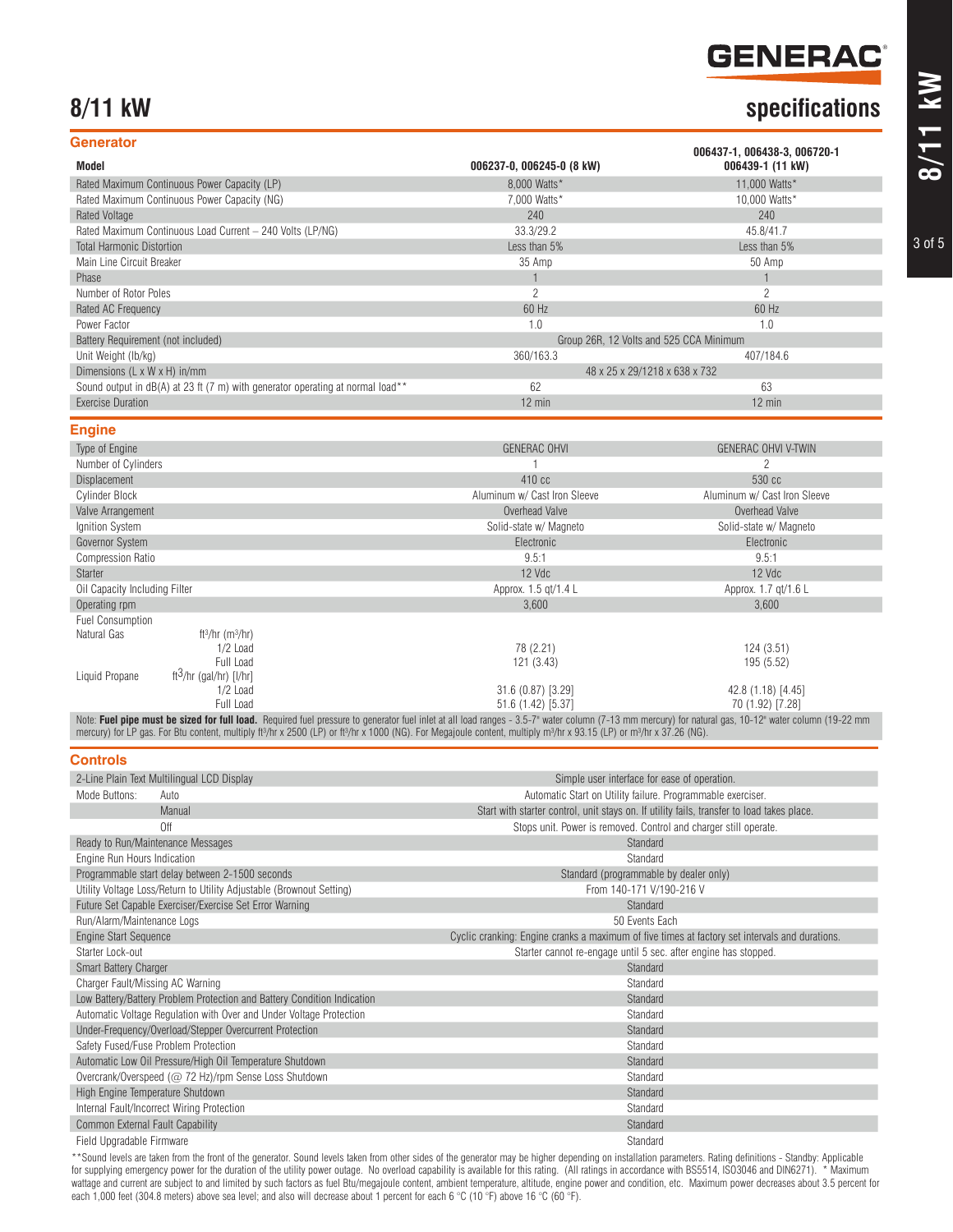## **8/11 kW switch options**

#### **Pre-Wired Switch Features**

- Electrically operated, mechanically-held contacts for fast, positive connections.
- Rated for all classes of load, 100% equipment rated, both inductive and resistive.
- 2 pole, 250 VAC contactors.
- 30 millisecond transfer time.
- Single coil design.
- Main contacts are silver plated or silver alloy to resist welding and sticking.
- NEMA 1 (indoor rated) enclosure is standard on the pre-wired switch.
- Multi listed for use with 1" standard, tandem, GFCI and AFCI breakers from Siemens, Murray, Eaton and Square D for the most flexible and cost effective install.
- Pre-wired 30 foot (9.1 meter) whip to connect to the provided 5 foot prewired whip and external connection box.
- Pre-wired 2 foot (0.61 meter) whip, color coded to connect into the existing  $+$  Can be set to weekly or monthly electrical panel.

#### **Dimensions**

| <b>Mechanical Dimensions</b> |        |                |       |       |                |                |       |
|------------------------------|--------|----------------|-------|-------|----------------|----------------|-------|
|                              | Height |                |       | Width |                |                |       |
|                              | H1     | H <sub>2</sub> | H3    | W1    | W <sub>2</sub> | W <sub>3</sub> | Depth |
| in                           | 18.5   | 22.5           | 22    | 10.5  | 15.4           | 14.4           | 3.8   |
| mm                           | 470    | 571.8          | 558.8 | 266.7 | 392            | 366            | 97.5  |

Note: The 50 amp switch is flush mountable. H1 and W1 refer to mounting hole spacing. H2 and W2 are cover dimensions. H3 and W3 are the enclosure dimensions without cover.

| <b>Wire Ranges</b> |             |             |  |  |  |
|--------------------|-------------|-------------|--|--|--|
| Conductor Lug      | Neutral Lug | Ground Lua  |  |  |  |
| $1/0 - #14$        | $2/0 - #14$ | $2/0 - #14$ |  |  |  |

#### **Service Rated Switch Features available on 11 kW model only**

- Electrically operated, mechanically-held contacts for fast, clean connections.
- Rated for all classes of load, 100% equipment rated, both inductive and resistive.
- Service equipment rated, dual coil design.
- Rated for both aluminum and copper conductors.
- NEMA/UL 3R aluminum outdoor enclosure.

 $\sqrt{ }$ 

 $\overline{1}$ 

• Main contacts are silver plated or silver alloy to resist welding and sticking.

| Model                                | 006237-0 (8 kW) | 006437-1 (11 kW) |
|--------------------------------------|-----------------|------------------|
| No. of Poles                         | $\mathcal{P}$   | $\mathcal{P}$    |
| Current Rating (Amps)                | 50              | 50               |
| Voltage Rating (VAC)                 | 250             | 250              |
| Utility Voltage Monitor (Fixed)*     |                 |                  |
| -Pick-up                             | 80%             | 80%              |
| -Dropout                             | 60%             | 60%              |
| Return to Utility*                   | approx. 15 sec  | approx. 15 sec   |
| Exerciser bi-weekly for 12 minutes*† | Standard        | Standard         |
| <b>UL</b> Listed                     | Standard        | Standard         |
| <b>Total of Pre-wired Circuits</b>   | 10              | 12               |
| No. 15 A 120 V                       | 3               | 5                |
| No. 20 A 120 V                       | 3               | 3                |
| No. 20 A 240 V                       |                 |                  |
| No. 30 A 240 V                       |                 |                  |
| No. 40 A 240 V                       |                 |                  |
| No. 50 A 240 V                       |                 |                  |
| <b>Circuit Breaker Protected</b>     |                 |                  |
| Available RMS Symmetrical            |                 |                  |
| Fault Current @ 250 Volts            | 10,000          | 10,000           |

\*Function of Evolution Controller



| Model                            | 006438-3 (11 kW) |
|----------------------------------|------------------|
| No. of Poles                     | $\mathcal{P}$    |
| Current Rating (Amps)            | 200              |
| Voltage Rating (VAC)             | 250              |
| Utility Voltage Monitor (Fixed)* |                  |
| -Pick-up                         | 80%              |
| -Dropout                         | 60%              |
| Return to Utility*               | approx. 13 sec.  |
| Exercise weekly for 12 minutes*  | Standard         |
| <b>UL</b> Listed                 | Standard         |
| Enclosure Type                   | NEMA/UL 3R       |
| Withstand Rating (Amps)          | 22,000           |
| Lug Range                        | $250$ MCM - $#6$ |

\*Function of Evolution Controller



#### **Dimensions**

|    | Open Transition Service Rated |       |       |                |       |
|----|-------------------------------|-------|-------|----------------|-------|
|    | Height                        |       |       | Width          | Depth |
|    | Н1                            | H2    | W1    | W <sub>2</sub> |       |
| in | 27 24                         | 30.0  | 11.4  | 13.5           | 7.09  |
| mm | 6920                          | 762.4 | 289.0 | 343.0          | 180.0 |

200 Amps 120/240, 1ø

4 of 5